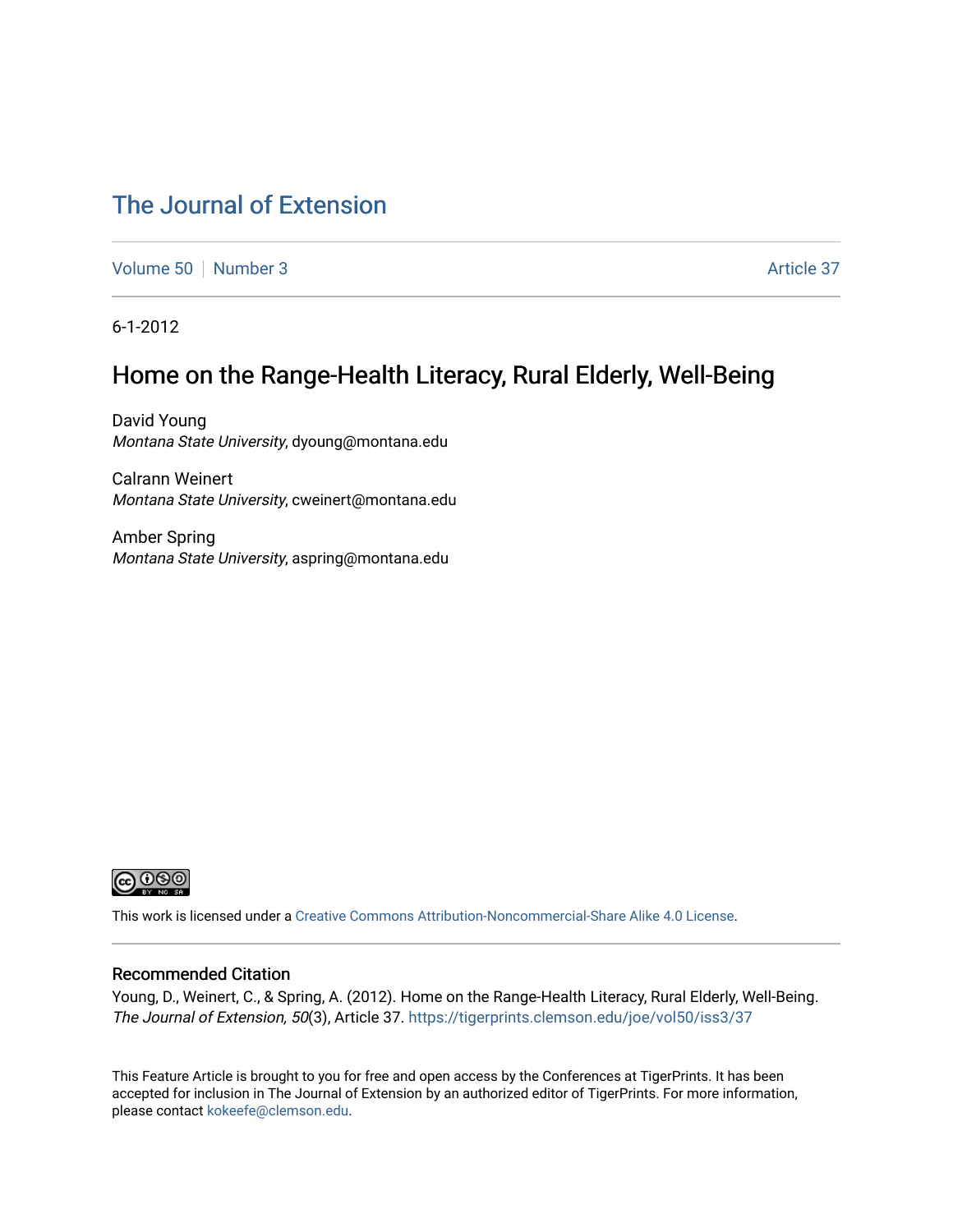

**June 2012 Volume 50 Number 3 Article Number 3FEA2**

[Return to Current Issue](http://www.joe.org/joe/2012june/)

# **Home on the Range—Health Literacy, Rural Elderly, Well-Being**

**David Young** Professor and Community Resource Specialist Extension Service and College of Nursing [dyoung@montana.edu](mailto:dyoung@montana.edu)

**Clarann Weinert**

Professor College of Nursing [cweinert@montana.edu](mailto:cweinert@montana.edu)

#### **Amber Spring**

Project Manager College of Nursing [aspring@montana.edu](mailto:aspring@montana.edu)

Montana State University Bozeman, Montana

*Abstract: The demographic and socioeconomic impacts of the baby boomer generation turning 65 in 2011 will be magnified in rural areas where elderly are already disproportionately represented. The overall goal of a collaborative, community-based project was to improve the health literacy, health outcomes, and overall well-being of rural elderly in four small, rural communities. The methodology involved implementing four documented interventions working with Extension agents, senior center directors, librarians, and public health nurses in the communities. Extension can play a critical leadership role working with other key community stakeholders in improving health literacy, health and well-being of rural elderly.*

#### **Introduction**

Adults, 65 years and older, constitute the fastest growing segment of America's population. In rural settings, older adults are disproportionately represented, accounting for more than 15% in many areas, compared to 12.8% of the overall U.S. population (USDHHS, 2009). Beginning in 2011, the first of the nation's 75 million baby boomers will reach age 65, and by 2030 the elderly population will increase to 72 million, representing 20% of the population (Federal Interagency Forum on Aging, 2010). It is projected that baby boomer migration patterns will increase the population of rural and small-town settings (Cromartie & Nelson, 2009). This dramatic demographic change will create socioeconomic challenges across a number of domains: Social Security, housing, long-term care, health-care access, and health-care cost containment. These challenges will be magnified considerably in rural areas where elderly are disproportionately represented (Jones, Kandel, & Parker, 2007) and have a history of being in poorer health, with a higher incidence of chronic health conditions, and limited access to health care and preventive services (NRHA, 2008).

Montana, the fourth largest and least urbanized state, has less than a million residents and only seven cities numbering over 20,000 in population (Census and Economic Information Center, 2010). Approximately 80% of all Montana communities are small rural towns with populations of 2,000 or less (Census and Economic Information Center, 2010). Compounding this picture of rurality is the fact that Montana is aging at a faster rate than most other states. In 2008, elderly accounted for 14.2% of the state's population; however, in 16 out of Montana's 56 counties, elderly accounted for over 20% of the population (Haynes & Haraldson, 2010). It is estimated that by the year 2025, Montana will rank in the top five states for percentage of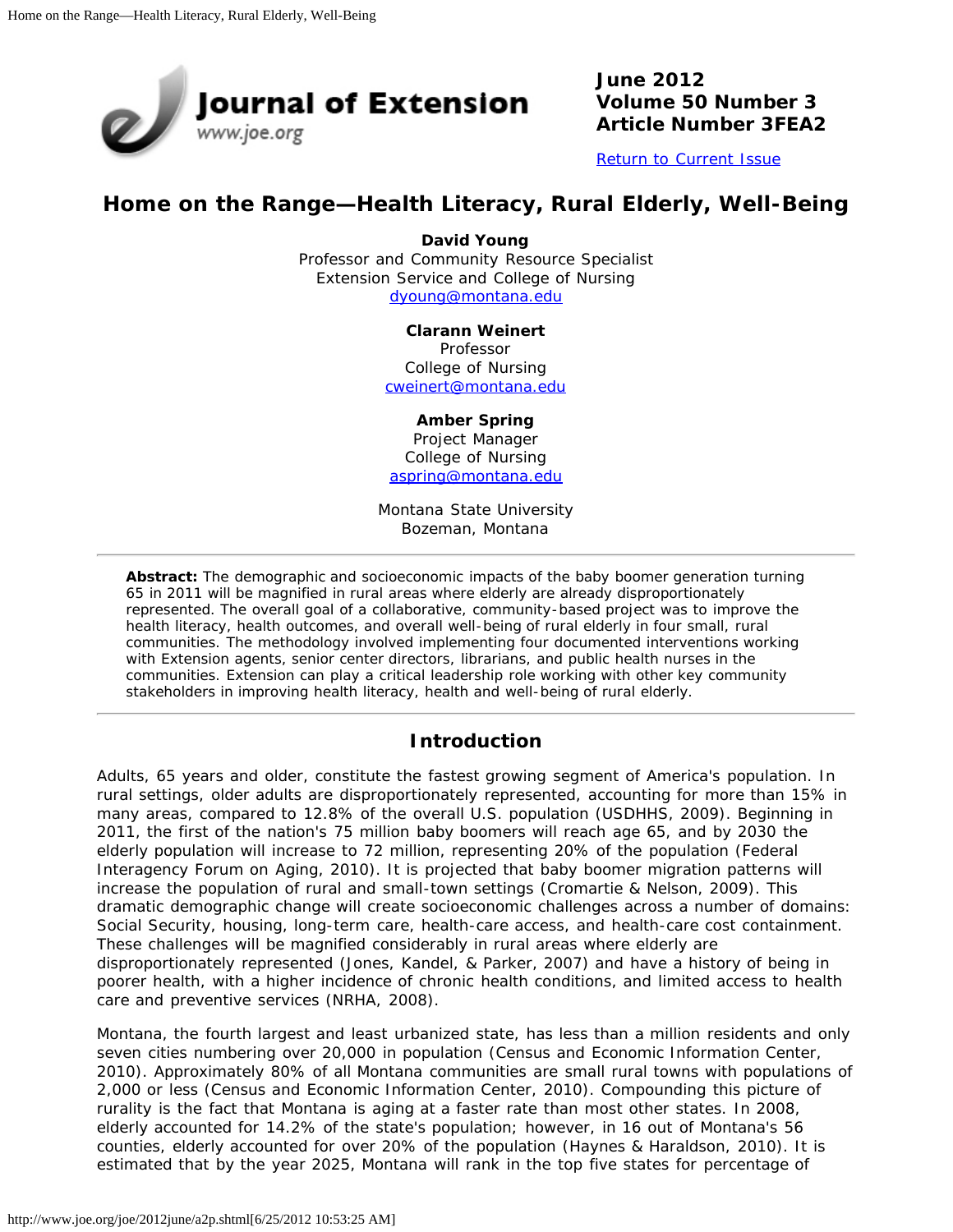elderly, with over 25% of the state's population 65 and older (Senior and Long Term Care Division, 2011).

It is well documented that older adults have health literacy problems. In the first national assessment of health literacy it was found that adults age 65 and older have the lowest health literacy scores, with only 3% measured as proficient (Kutner, Greenburg, Jin, & Paulsen, 2006). Health literacy is defined as "the degree to which individuals have the capacity to obtain, process, and understand basic health information and services needed to make appropriate health decisions" (IOM, 2004). Health literacy skills are foundational for meaningful health care decision-making, self-care management, and good health outcomes (IOM, 2009). Interestingly, the greatest predictor of a person's health outcome is not age, race, income, education, or socioeconomic status, but their level of health literacy.

Poor health literacy skills are frequently associated with poor self-care management, low use of preventative services, unhealthy behaviors, higher use of emergency room services, frequent hospitalizations, and poor health outcomes (Baker, Wolf, & Huang, 2007). In addition, nine out of 10 adults have difficulty using everyday health information presented by health care facilities, retail outlets, media, local communities, and other sources (IOM, 2004). In essence, low health literacy skills contribute to higher utilization of health care services, increasing annual health care expenditures by an estimated \$73 billion (National Academy on an Aging Society, 1999). Thus, national efforts to improve health literacy were noted in May 2010 in the *National Action Plan to Improve Health Literacy* (USDHHS, 2010b) and in December 2010 in the *Healthy People 2020* agenda (USDHHS, 2010a).

Improving health literacy of rural elderly living in small, geographically isolated Montana communities is challenging where Internet usage is low and availability of health information, health care, and community-based social services is limited (NRHA, 2008). In spite of the fact that Internet usage by rural elderly has increased from 12% in 2000 to 38% in 2008, it remains far below the national rate for all American adults of 79% (Taylor, 2010). Increasing quality Internet use and improving level of health literacy are key components for promoting better health and well-being of rural elderly. This article describes a project designed to improve the health literacy of rural elderly and build community health information capacity through four health-related interventions.

The major impetus for our project was the complexity of unmet needs and challenges facing rural elderly to improve their health literacy, health outcomes, and overall well-being. Many elderly have age-related changes that compromise their vision, hearing, and cognition, which adds to their difficulties in processing and using health information. Likewise, about 80% have at least one chronic health condition that can enhance difficulties with routine tasks of daily living (Centers for Disease Control and Prevention, 2009). Approximately three-fourths of adults need in-home care and rely on family members, friends, and volunteers as informal caregivers (Thompson, 2004). Caregivers often recognize that Web-based and mobile technologies can help them care for their loved ones and see that technology holds the power to help them save time, more easily manage the logistics of caregiving, feel more effective, reduce stress, and make their care recipient feel safer (National Alliance for Caregiving, 2011). Yet Internet usage in rural areas trails the national average by at least 11% (Horrigan & Smith, 2007).

The overall goal of the Health Enhancement for Rural Elderly (HERE) Project was to improve the health literacy and well-being of older adults living in rural/frontier areas of Montana. Supporting objectives were to: a) improve the level of health literacy and health-related decision-making; b) support and encourage improved personal responsibility for overall health care self-care management; and c) engage and empower family members, friends, and other community members with the knowledge and skills, for appropriate care/support services.

#### **Methods**

The four rural communities that participated in the HERE Project were selected from those engaged in an ongoing statewide initiative, the Horizons Program. This 18-month communitybased leadership program, designed to reduce rural poverty, was funded by the Northwest Area Foundation through the Montana State University Extension Service. The HERE Project was announced to Horizons Community leaders in October 2008. Interested communities applied,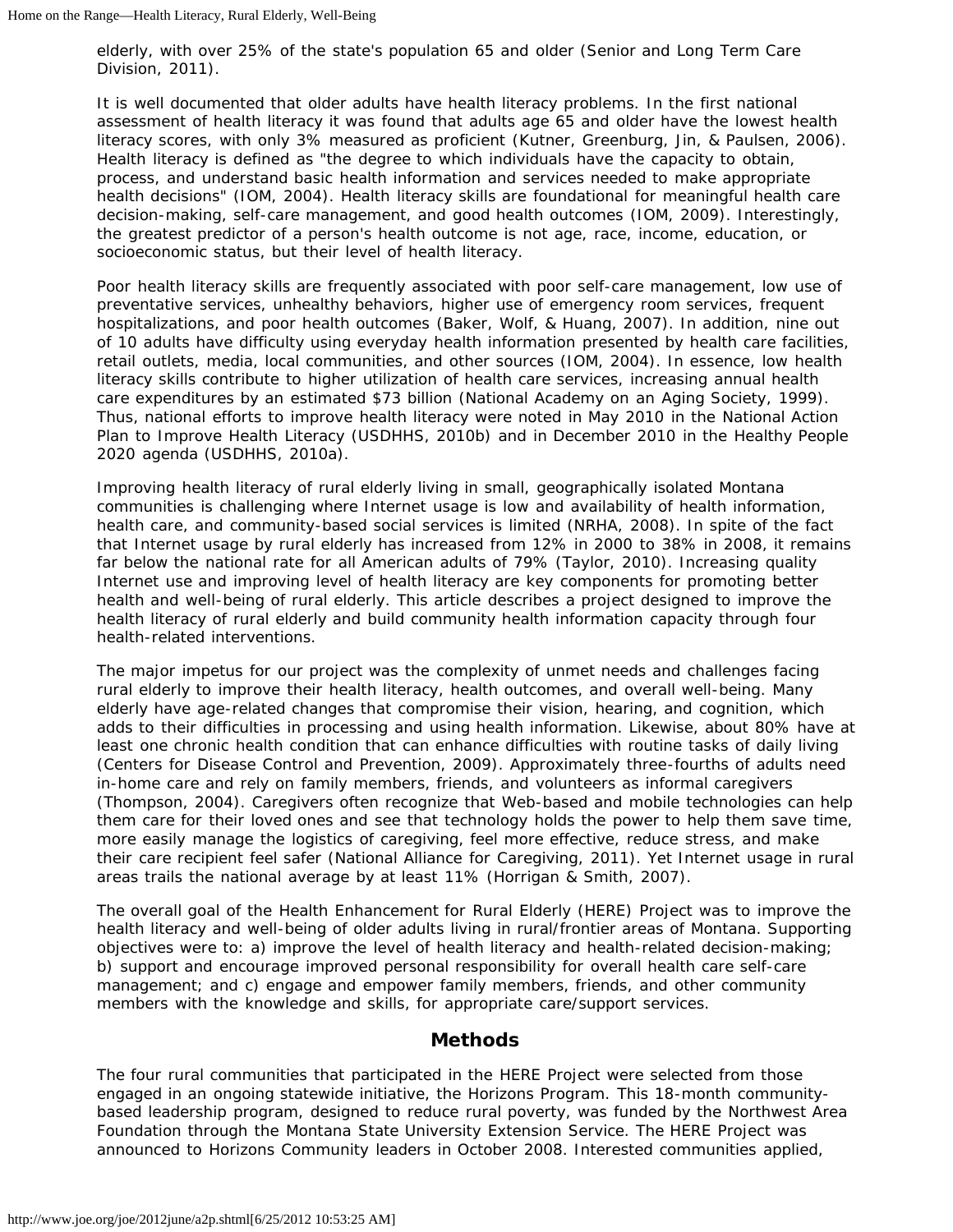and four with a disproportionately high percentage of rural elderly in eastern Montana were selected (Table 1).

| Community            | Population  | % Elderly 65 & Over |  |
|----------------------|-------------|---------------------|--|
| Forsyth              | 1,857       | 17.4                |  |
| Scobey               | 891         | 27.7                |  |
| Terry                | 544         | 31.3                |  |
| Wibaux               | 465         | 26.8                |  |
| Montana              | 974,989     | 14.2                |  |
| <b>United States</b> | 307,006,550 | 12.8                |  |

**Table 1.** Participating Communities, Population, and Percent Elderly

The HERE Project was designed to be community-based and hubbed in local senior centers. Town Hall meetings were conducted by the HERE investigators in each of the four participating communities to introduce the older residents to the proposed activities. To enhance the health literacy skills, four interventions were used: a) My Health Companion© (MHC), b) hands-on instruction to increase computer skills, c) Powerful Tools for Caregivers (PTC), and d) five health information webinars.

## **My Health Companion©**

A personal health record, such as the MHC*,* is a means for individuals to document key health information, enhance health literacy, have a better grasp of their own health information, make better informed health decisions, and interact more effectively with health care resources (Weinert, Kinion, & Cudney, 2010). Individuals at the Town Hall meetings who indicated an interest in using and evaluating the MHC were mailed an informed consent form, an initial questionnaire, and the opportunity to use the MHC for six months.

#### **Powerful Tools for Caregivers**

To help enhance health literacy, health, and well-being of the community, the HERE project employed the nationally recognized PTC program (Small, Cleland, & Sturdevant, 2000). A 2 ½ day workshop was hosted at a central geographic location, and three representatives from each community participated. Two Extension specialists who are PTC Master Trainers conducted the workshop focused on appropriate self-care for those involved in informal caregiving. Participants became certified PTC class leaders and received materials to conduct the workshop in their home communities.

#### **Prescription for Success**

To provide an opportunity to learn or enhance computer skills related to finding, evaluating, and using Internet-based health information, a hands-on workshop was scheduled in each of the four communities. These workshops were conducted by a highly trained Consumer Health Librarian from the National Network of Libraries of Medicine, Pacific Northwest Region (NN/LM, PNR). Older community residents received one-on-one instruction on finding and evaluating quality health information on the Internet. To help build local health information capacity and enhance the skills provided in the workshops, each senior center received a new computer, a new printer, key reference books on health information and caregiving, toll-free numbers for the National Library of Medicine, and the URL for the HERE website.

#### **Health Information Webinars**

During the course of the HERE Project in 2009, an opportunity arose to add a component that would further strengthen literacy for rural elders. This involved collaboration with the NN/LM PNR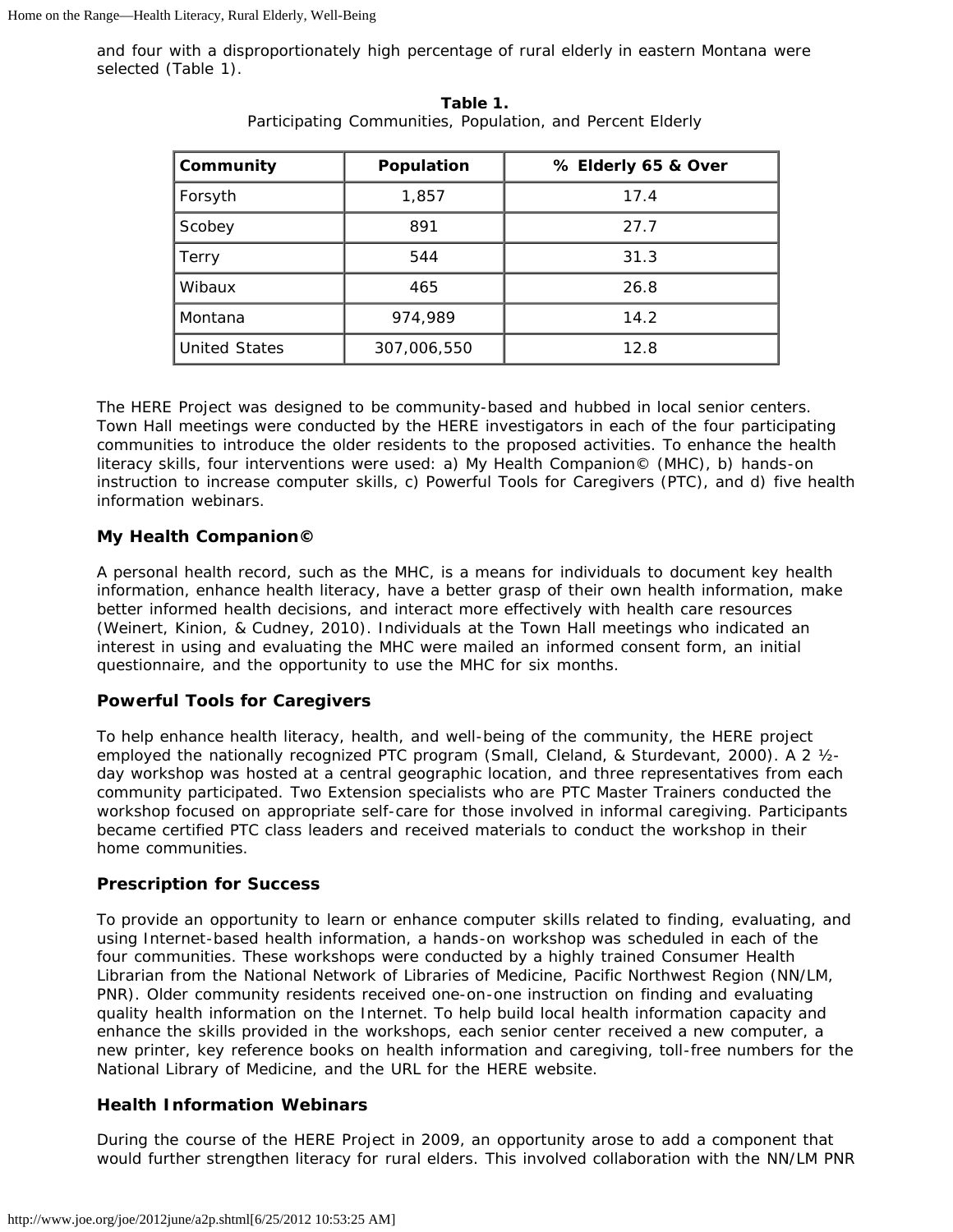and the Montana State University library. Five monthly webinars were broadcast to the four communities between February and June 2010. Webinar topics were selected with the intent to increase health literacy skills and were predominately focused on finding quality health-related information on the Internet. Each was conducted by a highly trained professional in a healthrelated area and had a central theme to aid elderly in obtaining, evaluating, and using Webbased information. Topics of the webinars were: a) Paths to Quality Health Information; b) How Ageism Creates Barriers to Well-Being; c) Steps to Healthy & Tasty Eating; d) Active Living,; and e) Health and Wealth. Each webinar was archived and is accessible on the HERE website. Senior centers were provided LCD projectors, screens, and speaker phones to be used for these webinars and for other programming.

## **Results**

Total participation in the four interventions is provided in Table 2.

| Intervention                        | <b>Description</b>                                                                                            | <b>Participants</b> |
|-------------------------------------|---------------------------------------------------------------------------------------------------------------|---------------------|
| My Health<br>Companion©             | A simple and effective way for tracking and<br>maintaining health information                                 | 68                  |
| Powerful<br>Tools for<br>Caregivers | A train-the-trainer workshop focused on<br>appropriate self-care for those involved in<br>informal caregiving | $12 \text{ }$       |
| Prescription<br>for Success         | A 'hands-on' workshop guiding elderly to<br>quality web-based health information                              | 41                  |
| Health<br>Information<br>Webinars   | A series of five monthly webinars on health-<br>related information for elders                                | 152                 |

|  | Table 2. |  |
|--|----------|--|
|  |          |  |

Interventions and Total Participants in Four Rural Communities

#### **MHC© Results**

A total of 103 indicated an initial interest in the MHC© portion of the project and were mailed an informed consent, a baseline questionnaire, and the personal health record. A total of 68 returned the baseline questionnaires and had the opportunity to use the personal health record for six months. Participants were sent a follow-up questionnaire to assess their impressions of the MHC© and the changes in their perceptions of their role in health decisions, etc. A total of 54 participants returned the post-evaluation questionnaire. Their mean age was 64 with an average education 13.6 years. Participants primarily lived in small towns (69.1%) with 23.5% on a farm/ranch and 5.9% rural but not on a farm/ranch. They evaluated the usefulness of MHC©, on a scale of 1 "Not at all useful" to 6 "Extremely useful". The mean was 4.17 for how useful it was in tracking personal health and 4.53, when asked if they would recommend MHC© to others. Interestingly, 38.9% of participants indicated that they had not used the MHC©.

# **PTC Results**

At the end of the workshop, the 12 participants completed a standardized evaluation that consisted of 17 scale items. On a scale of 1 "Strongly Disagree" to 4 "Strongly Agree," there was a mean of 3.33 or above for each of the items. These items tapped abilities that are critical for caregivers to possess, and it was rewarding to see the positive response to the workshop. Caregivers need to have the capacity to obtain, process, and understand basic health information and services in order to make well-informed health-related decisions. The intent was that each "trainee" would return to home with the skills, expertise, and materials to conduct the PTC workshop for others in their communities.

# **Prescription for Success Results**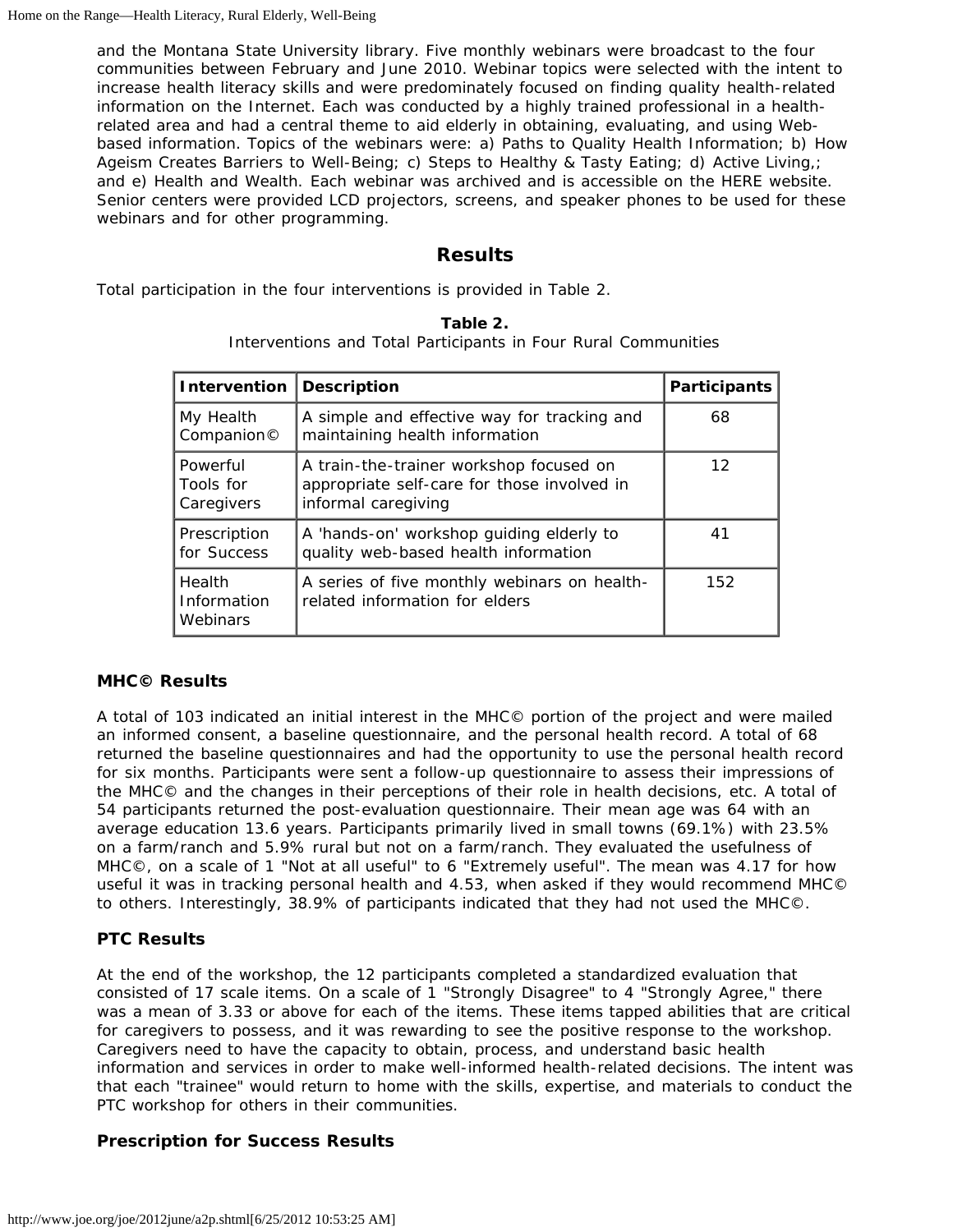A total of 41 participated in the hands-on workshops, which were evaluated in a three-step process. The first (T1) questionnaire was completed immediately prior to the workshop  $(N=41)$ , the second (T2) was mailed the week after the workshop  $(N=41)$ , and the third (T3) was mailed a month after the workshop  $(N=39)$ . The mean age was 67.2 years, and the mean for education was 14.7 years. Most lived in a small rural town (56.1%); 26.8% lived on a farm or ranch; and 17.1% lived rurally, but not in a town or farm or ranch. There was a significant increase from T1 to T2 and from T2 to T3 for "computer skills" and "confidence in searching for health information." Overall health knowledge increased significantly from T1 to T2. On a scale of 1, "Strongly Agree," to 10, "Strongly Disagree," there was a strong mean score (1.92) for "their willingness to recommend the workshop to others in the community." However, the mean was 5.56 "for the need for follow-up assistance to feel confident enough to search for health information on their own." The added five webinars were to reinforce what was taught in the workshops and to motivate seniors to strengthen their skills in using the Internet to seek health information.

## **Health Information Webinar Series Results**

An evaluation was completed by participants immediately following each session. A total of 128 evaluations were returned. Participants had an average of 13 years of education; 61.5% were retired, 4.6% were disabled, 4.6% considered themselves homemakers, 29.2% were still employed, and most were women (78.5%). There was agreement that they would be able to apply the webinar information to their lives, and 93.8% indicated they would recommend the webinar to others. About half stated that they had Internet available to them at home. They reported using a variety of health information resources, including television, magazines, Internet, senior centers, and health care providers, with their health care provider as the primary source and the Internet their secondary source.

# **Discussion**

Future migration patterns will have far-reaching impacts on the aging of rural America, where a disproportionately high number of older adults already face a wide array of challenges (Cromartie & Nelson, 2009). Gerrior and Crocoll (2008) suggested that Extension is strategically directed and uniquely positioned to improve the health and well-being of older adults through enhanced access to educational resources and support services. Programs such as the HERE Project, designed to improve the health literacy, health outcomes, and well-being of rural elderly by building the health literacy community infrastructure are emerging.

#### **Positive Methods/Observations**

The Town Hall meetings to introduce and launch the HERE Project were well attended by a broad spectrum of community members. Initial interest in participating in MHC© was high; however, only 66% actually participated. The hands-on workshops designed to engage elderly in Webbased searching for health information were well attended. Senior center directors and local librarians encouraged seniors to continue using the Internet to search for health information. The PTC training was a welcomed intervention and in one community was the highlight of the HERE Project. Interest in the webinar series varied across the communities. Interestingly, the smallest town had the largest turnout, and the largest town had the smallest turnout. At the end of the HERE Project, the investigators met face-to-face with the local key stakeholders to critique the project and gain their insights into strengths and weaknesses of the project. These meetings provided valuable information for planning future projects.

# **Limitations**

Rural research projects characteristically have a number of shortcomings. Participants are few in number, which requires using multiple rural sites. Researchers are often not on-site. Travel distances for the HERE Project research team to visit the four communities exceeded 1,100 miles for each round trip, which was expensive and time consuming. Thus, we depended on the commitment of the community stakeholders for facilitation, marketing, and sustaining the momentum of the project. Another serious limitation was the fact that the HERE Project was funded for only 1 year, and rural research projects, by nature, require more lead time for community entry, buy in, and marketing in addition to carrying out the project.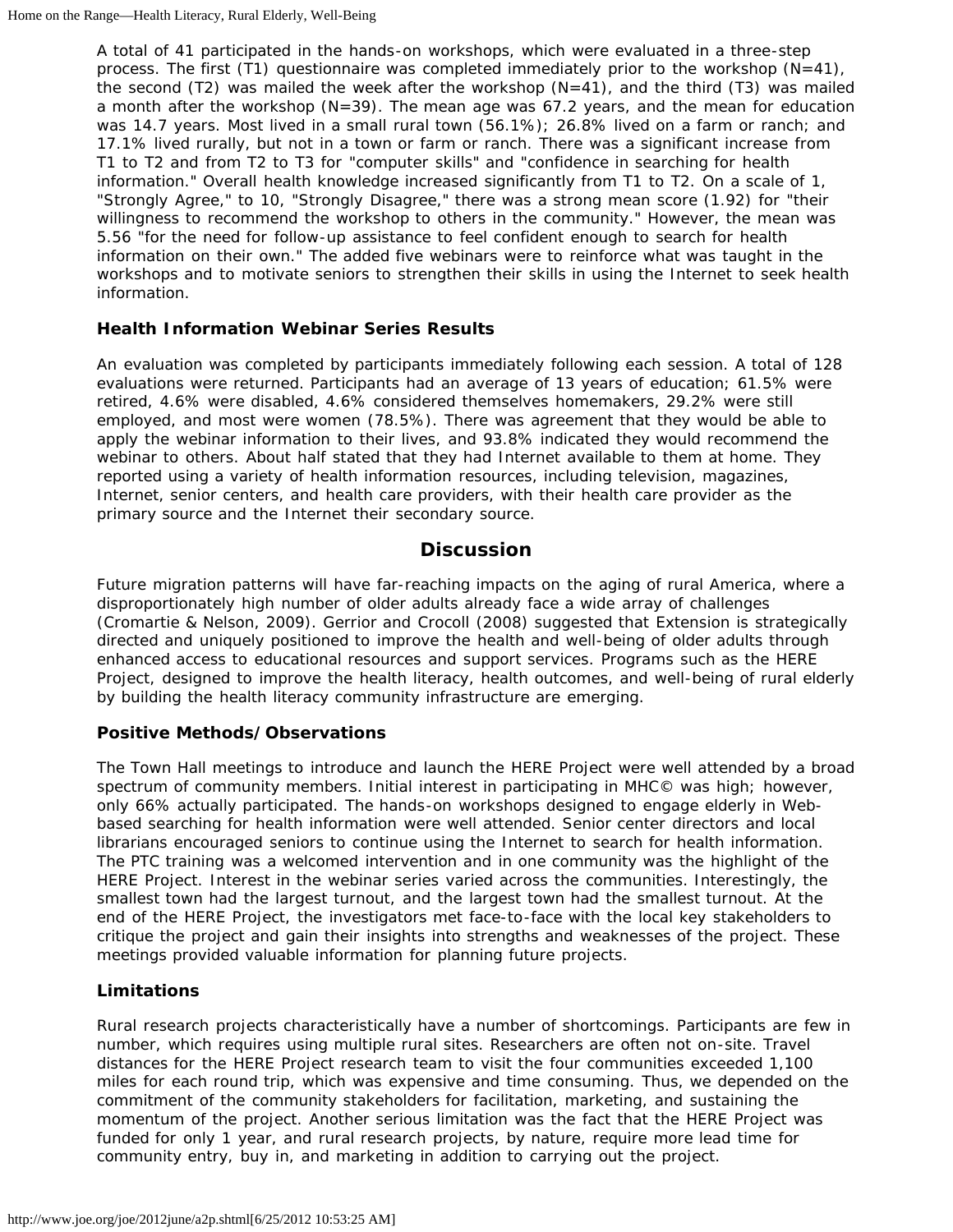#### **Lessons Learned for the Future**

The project described here consisted of a newly designed process with a trial run of the various interventions and components that rendered valuable insights that can be taken into consideration in the future. Through the HERE Project interventions, it was clear that there is a critical need to develop, promote, and improve access to electronic health information at the community level for elderly in small rural communities.

Conducting a research project from a remote location requires the recruitment of a strong local facilitator committed to the various aspects of the project. More lead time in developing the project with local stakeholders would have helped in identifying the best central meeting location for seniors in each community, e.g., senior center, library, court house, community center, etc. Also, more frequent contact with local stakeholders would have most likely increased recruitment of participants and facilitation of the HERE Project at the local level. It would be advantageous in future projects to identify a key person in each community with Web-based skills and a passion for facilitating computer and Internet use by the elderly. In summary, key lessons learned for future projects promoting health literacy in rural settings included the following:

- That selecting another community site, other than the senior center (i.e., the public library), for the "hub" of health literacy activities may attract a broader audience of older adults;
- That communities may have two separate subsets of elderly—those who use the computer and Internet, and are interested and motivated to learn more and those who are not computer/Internet savvy and do not appear to be interested in learning;
- That providing ample lead time before the "hands-on" workshops for elderly to become familiar with the mouse, cursor, and monitor by encouraging computer games like solitaire would be very beneficial; and
- That partnering with a local high school where computer savvy students could help teach elderly how to use the computer and search the Internet for health information would enhance and help sustain the program.

#### **Conclusion**

In summary, there is a wide range of levels of readiness in engaging rural elderly in various interventions to improve their health literacy. Community-based stakeholders are key to marketing, supporting, and implementing practices and interventions to improve health literacy of rural elderly. Although local senior centers appeared to be a central point of contact for engaging seniors, a more neutral location like a public library might increase participation in health literacy workshops and webinars. Future projects employing interventions to improve health literacy need to be intentional in working closely with the elderly, their caregivers, and community stakeholders. Caregivers may hold the key to helping enhance health literacy skills of elderly, as many are receptive to applying electronic technologies that help them deliver, monitor, and coordinate care for their loved one (National Alliance for Caregiving, 2011).

#### **Acknowledgments**

The HERE Project was a joint venture between the College of Nursing and Extension Service, Montana State University and was funded by the United States Department of Agriculture 2008- 03860 and the National Libraries of Medicine, Pacific Northwest Region.

#### **References**

Baker, D. W., Wolf, M. S., & Huang, J. (2007). Health literacy and mortality among elderly persons. *Archives of Internal Medicine, 167*(14), 1503-1509.

Census and Economic Information Center. (2010). *Montana by the Numbers: Montana Department of Commerce*. Retrieved from: <http://ceic.mt.gov/MtByNumb.asp>

Centers for Disease Control and Prevention. (2009). *Improving health literacy for older adults:*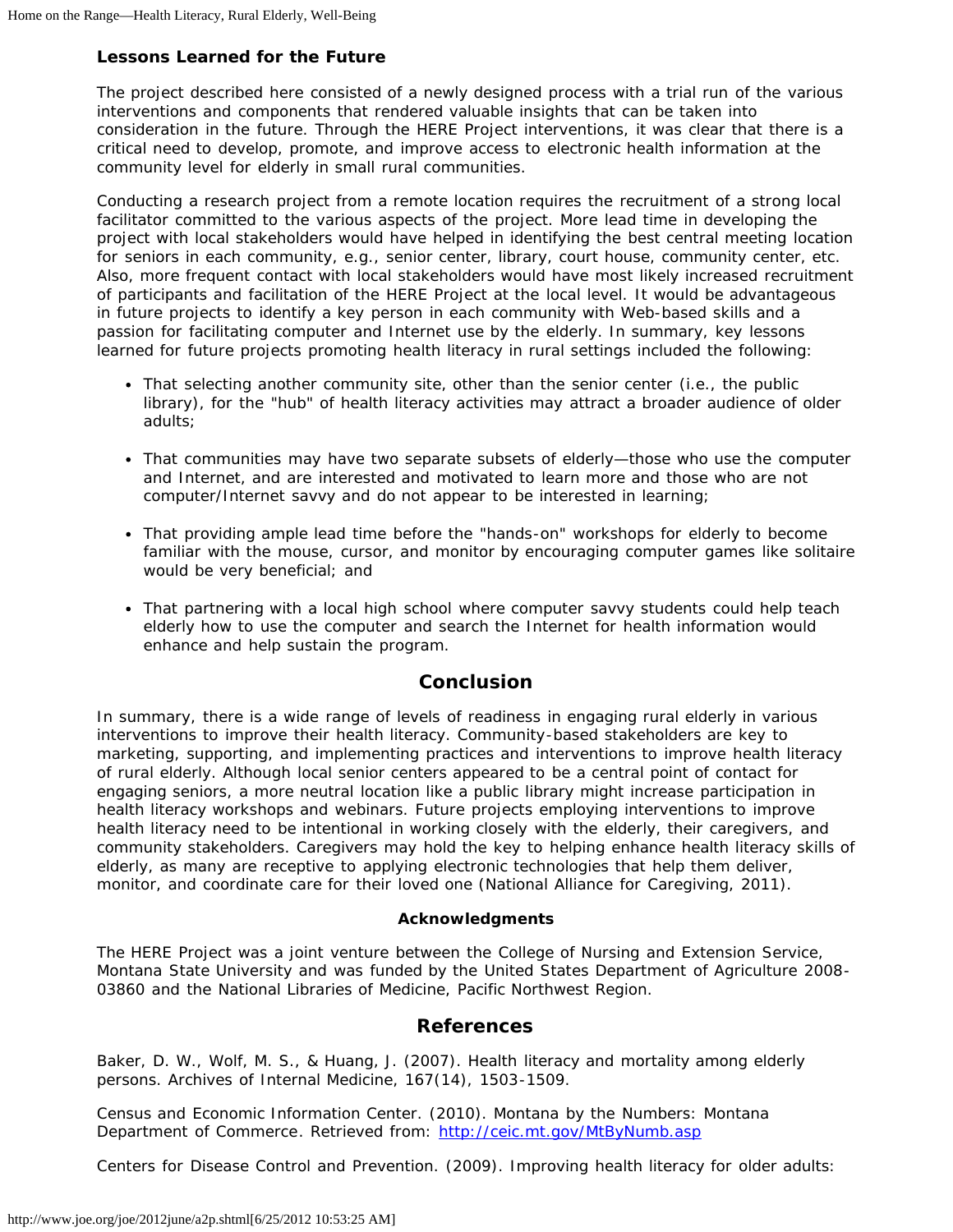*Expert panel report 2009*. Atlanta, GA: U.S. Department of Health and Human Services.

Cromartie, J., & Nelson, P. (2009). *Baby boom migration and its impact on rural America*. Economic Research Report No. ERR-79. Economic Research Service, United States Department of Agriculture. Retrieved from: <http://www.ers.usda.gov/publications/err79/>

Federal Interagency Forum on Aging. (2010). *Older Americans 2010: Key indicators of wellbeing*. Washington, DC: U.S. Government Printing Office. Retrieved from: [http://www.agingstats.gov/agingstatsdotnet/main\\_site/default.aspx](http://www.agingstats.gov/agingstatsdotnet/main_site/default.aspx)

Gerrior, S., & Crocoll, C. (2008). USDA CSREES' role in broadening support for an aging nation. *Journal of Extension* [On-line], 46(1) Article 1COM2. Available at: http://www.joe.org/joe/2008february/comm2.php

Haynes, G., & Haraldson, J. (2010). *Montana's poverty report card: Statewide report*. Retrieved from: <http://www.montana.edu/extensionecon/countydata/statewide.pdf>

Horrigan, J., & Smith, A. (2007). *Home broadband adoption 2007*. Pew Internet & American Life Project. Retrieved from: [http://www.pewinternet.org/~/media//Files/Reports/2007/PIP\\_Broadband%202007.pdf.pdf](http://www.pewinternet.org/~/media//Files/Reports/2007/PIP_Broadband%202007.pdf.pdf)

Institute of Medicine. (2004). *Health literacy: A prescription to end confusion*. Washington, DC: The National Academies Press.

Institute of Medicine. (2009). *Toward health equity and patient-centeredness: Integrating health literacy, disparities reduction, and quality improvement: Workshop Summary*. Washington, DC: The National Academies Press.

Jones, C. A., Kandel, W., & Parker, T. (2007). Population dynamics are changing the profile of rural areas. *Amber Waves, 5*(2), 30-35. Retrieved from: <http://www.ers.usda.gov/AmberWaves/April07/Features/Population.htm>

Kutner, M., Greenburg, E., Jin, Y., & Paulsen, C. (2006). *The health literacy of America's adults: Results from the 2003 national assessment of adult literacy*. Washington, DC: U.S. Department of Education.

National Academy on an Aging Society. (1999). Fact sheet: *Low health literacy skills increase annual health care expenditures by \$73 billion*. Retrieved from: [http://www.agingsociety.org/agingsociety/publications/fact/fact\\_low.html](http://www.agingsociety.org/agingsociety/publications/fact/fact_low.html)

National Alliance for Caregiving. (2011). *e-Connected Family Caregiver: Bringing Caregiving into the 21st Century*.

National Rural Health Association. (2008). What's different about rural health care? Retrieved from: [http://www.ruralhealthweb.org/go/left/about-rural-health/what-s-different-about-rural](http://www.ruralhealthweb.org/go/left/about-rural-health/what-s-different-about-rural-health-care)[health-care](http://www.ruralhealthweb.org/go/left/about-rural-health/what-s-different-about-rural-health-care)

Senior and Long Term Care Division. (2011). *Montana state plan on aging 2011-2015*. Retrieved from: <http://www.dphhs.mt.gov/sltc/services/aging/StatePlanAging/StatePlanFinal2011.pdf>

Small, V., Cleland, M., & Sturdevant, M. (2000). *The caregiver handbook: Powerful tools for caregiving*. Portland, OR: Legacy Health Systems.

Taylor, H. (2010). "Cyberchrondriacs" on the rise? Those who go online for healthcare information continues to increase. *Harris Interactive*. Retrieved from: <http://www.harrisinteractive.com/vault/HI-Harris-Poll-Cyberchondriacs-2010-08-04.pdf>

Thompson, L. (2004). Long-term care: Support for family caregivers *Long-Term Care Financing Project, Issue Brief.* Retrieved from <http://ltc.georgetown.edu/pdfs/caregivers.pdf>

U.S. Department of Health and Human Services. (2009). *A Profile of older Americans: 2009*. Retrieved from:

[http://www.aoa.gov/AoAroot/Aging\\_Statistics/Profile/2009/docs/2009profile\\_508.pdf](http://www.aoa.gov/AoAroot/Aging_Statistics/Profile/2009/docs/2009profile_508.pdf)